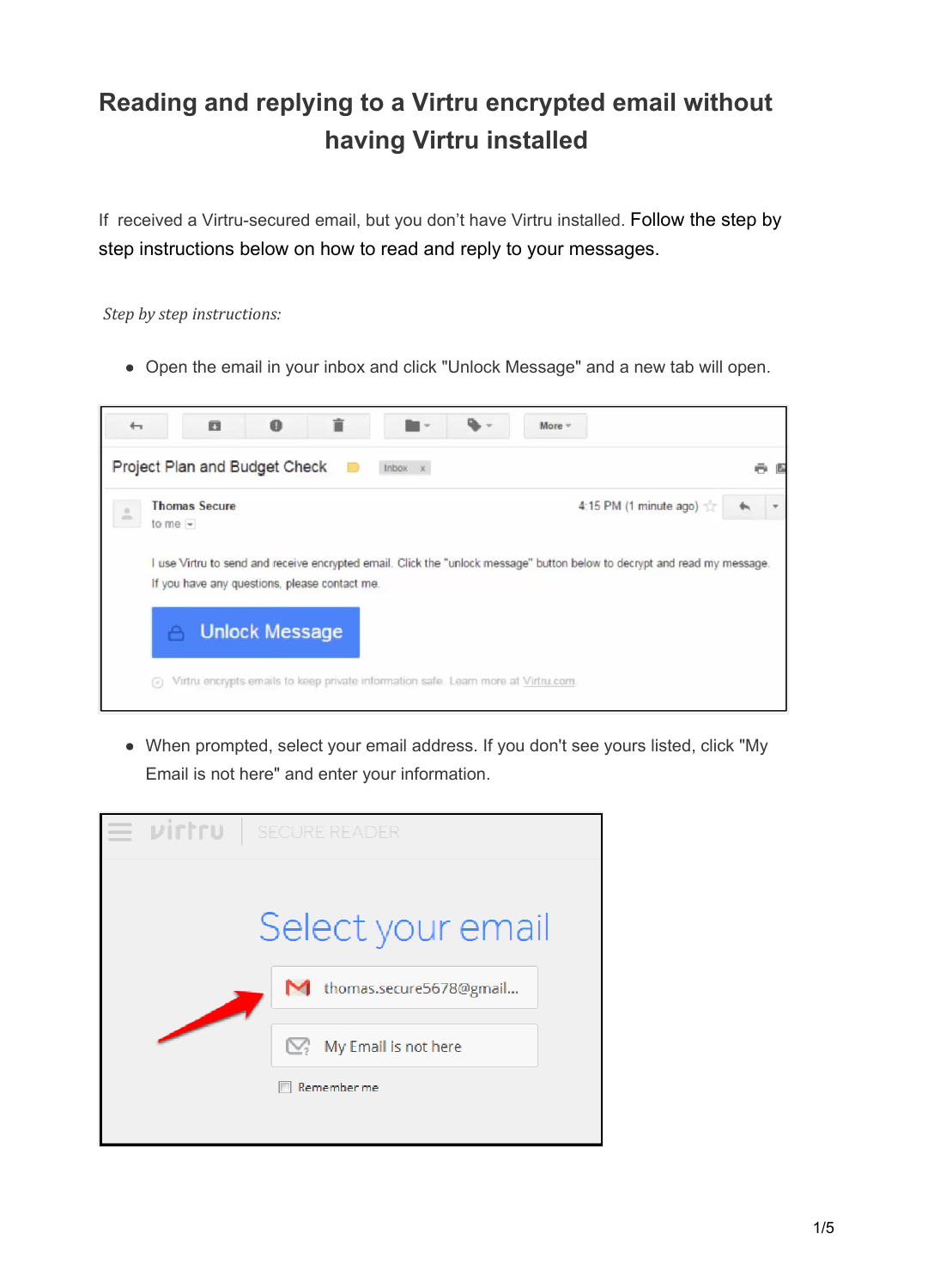### **Note:**

Please be sure to verify the exact email address to which the secure message was sent. If the email was sent to an alias, group address, or distribution list address, you will need to select or enter that exact email address rather than your personal primary address.

- Choose how you'd like to verify your identity.
	- Google & Office 365 users can use their pre-existing credentials to log in directly using *Login with Google* or *Login with Office 365*. You'll be taken directly to your message.
	- Select *Send me an email* if you use a different provider to verify your identity via email.



#### **Note:**

Please note, verification emails are for one-time use, have expirations, and are both device and browser-specific. In order to access the secure message, you will need to be sure to use the most recent verification email that lines up with your specific request.

Check your inbox for your verification email from *verify@[virtru.com.](mailto:verify@virtru.com)*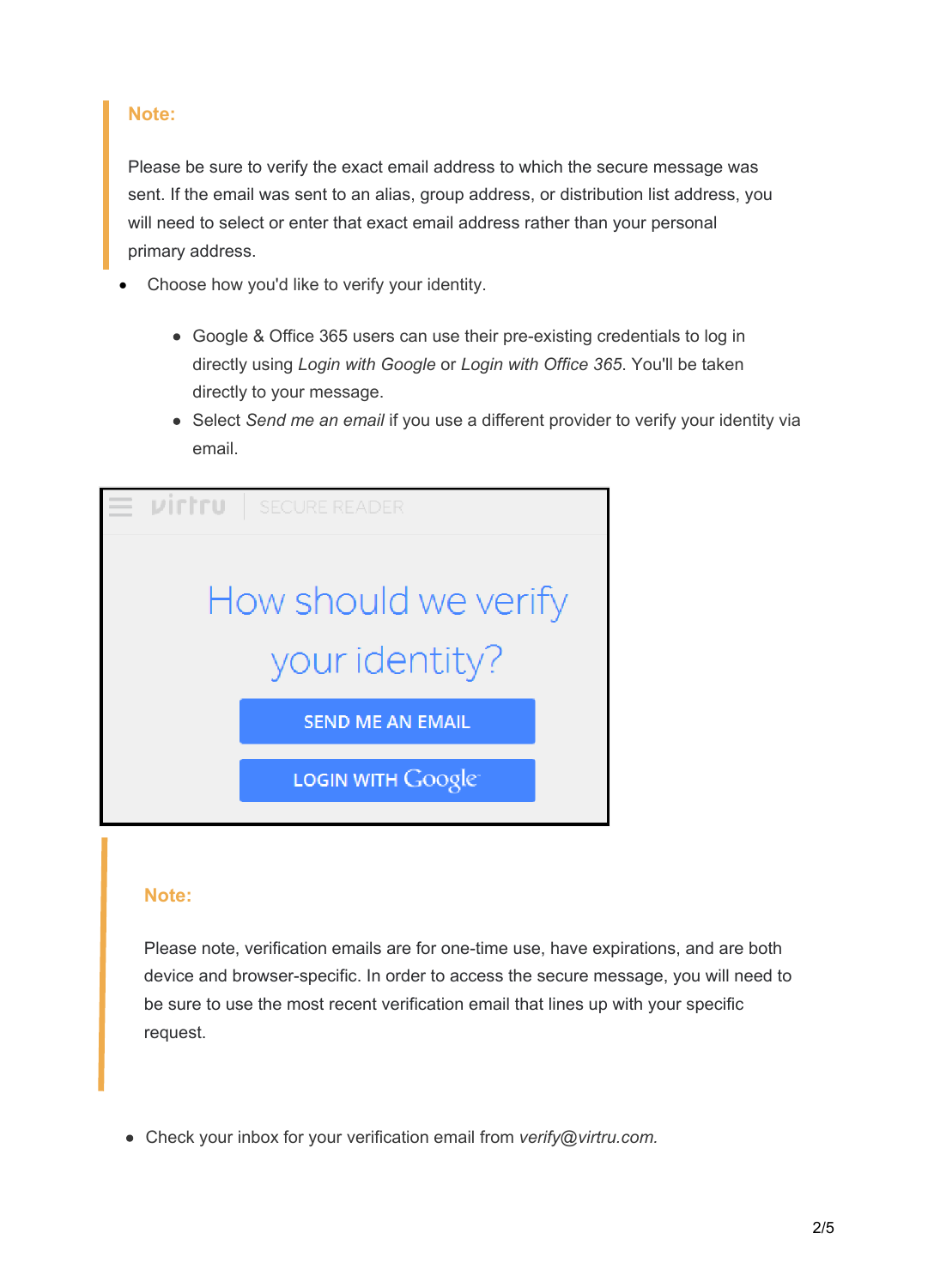

Open the verification email and click "Verify Me" to open the message.



## **Note:**

Both the "Unlock Message" and "Verify Me" links need to be opened in the same browser on the same device in order to confirm your identity.

Please note, Virtru now also offers [a"cookie-less" verification pathway.](https://support.virtru.com/hc/en-us/articles/115015387408-Receiving-using-a-Validation-Code) If we detect that cookies and local storage have been disabled in the browser, we will send a verification/validation code via email. Once this code is received, copy & paste into the proper field in the you browser in order to grant access. If you are having trouble entering all 8 digits, please check to make sure there is not a space in front of the code in the entry box.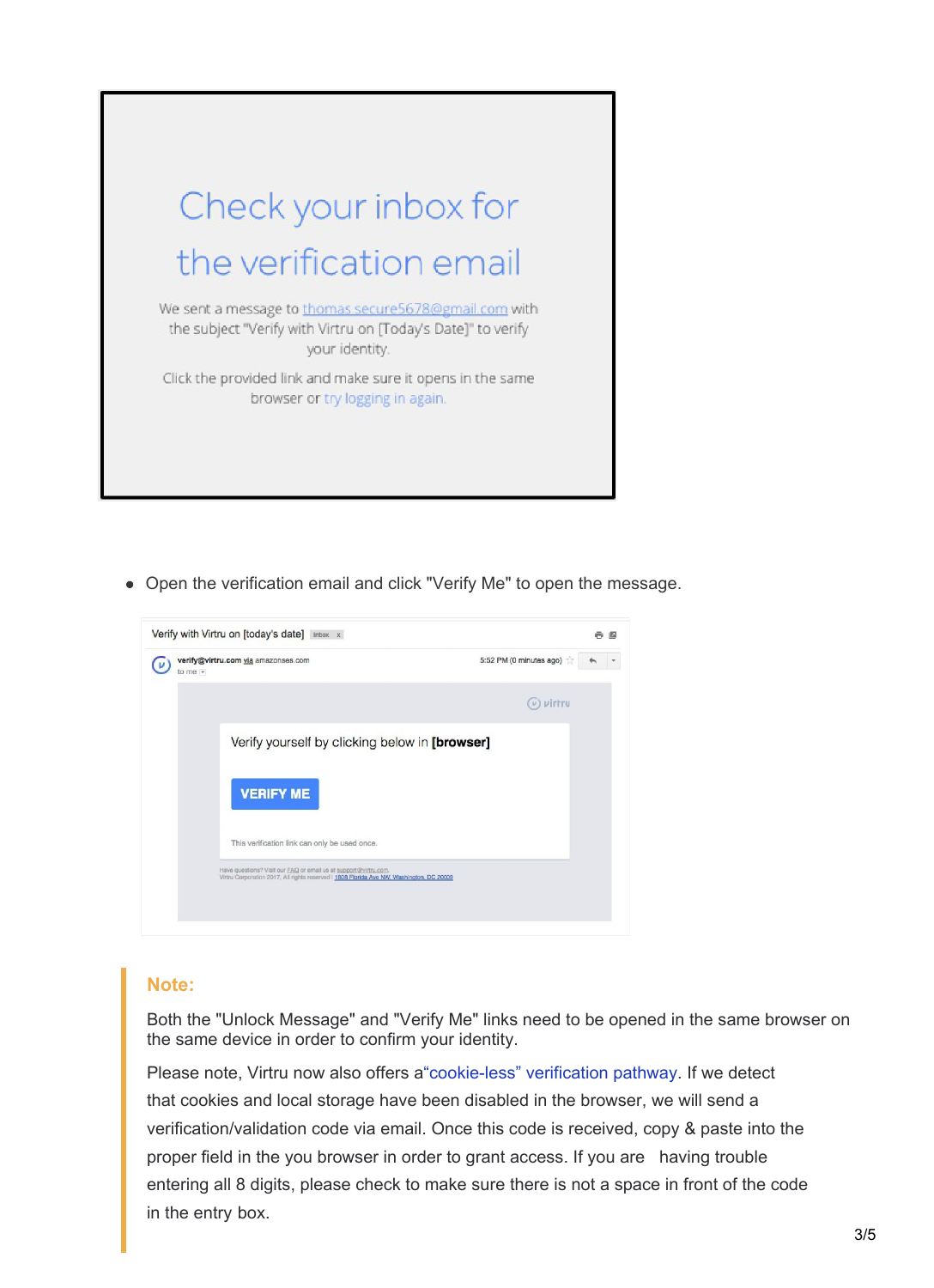Your message will open in a new tab in the browser.



- To send a secure reply, click into the text field at the bottom of the message or click "Secure Reply".
	- At the top left of the Reply box, you can select whether to reply to the sender only or all of the recipients on the email by selecting the "Reply" option. After you finish composing your message, click "Send Secure Reply".
	- Attachments can be added by clicking "Add Attachment". These will be sent securely as well.

| Subject:<br>From:<br>To:<br>Date:                                                                              | In response to job offer<br>sally.secure1234@gmail.com<br>thomas.secure5678@gmail.com<br>Tuesday, Jan 6, 2015 - 10:47am                    | $(v)$ Virtru Encrypted Message | <b>A SECURE REPLY</b><br>$\overline{\mathbf{v}}$ |
|----------------------------------------------------------------------------------------------------------------|--------------------------------------------------------------------------------------------------------------------------------------------|--------------------------------|--------------------------------------------------|
| Hello Mr. Carrick.                                                                                             |                                                                                                                                            |                                |                                                  |
| I would like to thank you for offering me a contract and let you know that I will happily accept the position. |                                                                                                                                            |                                |                                                  |
| Best Regards,<br>Sally Jones                                                                                   |                                                                                                                                            |                                |                                                  |
|                                                                                                                | Enter your reply here.                                                                                                                     |                                |                                                  |
| To: brett@virtruprivacy.com<br>Reply $\blacktriangledown$                                                      |                                                                                                                                            |                                |                                                  |
| ΙUΙ                                                                                                            | Add Attachment                                                                                                                             |                                |                                                  |
| $\wedge$                                                                                                       | and secure send functionality. For maximum security, we recommend<br>you download the free Virtru plugin for client-side email encryption. | Cancel                         | <b>SEND SECURE</b>                               |